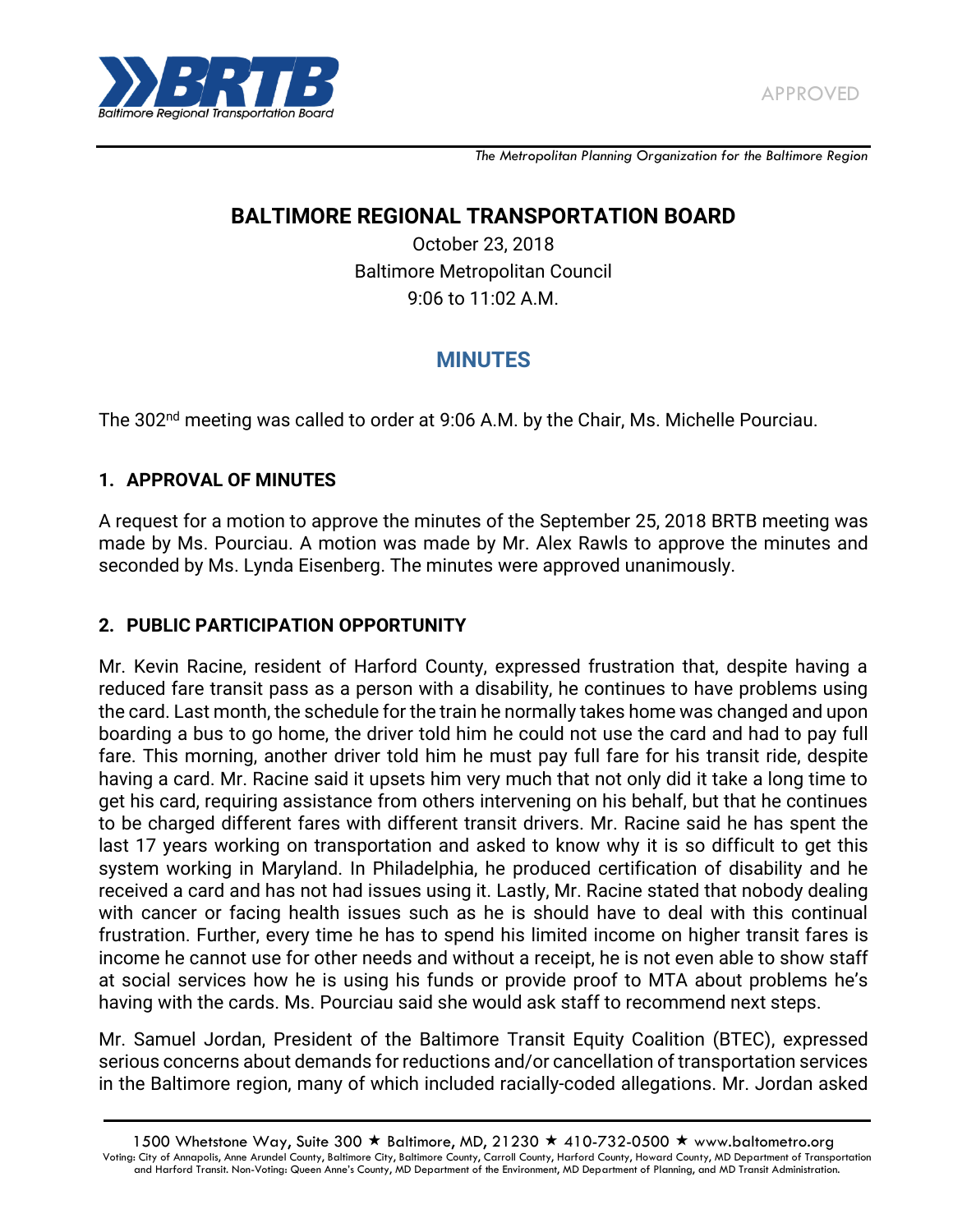why the BRTB and BMC have been silent on these issues, expressing frustration and asking "Who will stand up for Baltimore and prevent a race-based transit policy wall from being built around the City?" Lastly, Mr. Jordan asked that the BRTB convene a regional leadership conference on equal access to all transportation systems within the purview of BRTB. He cited Title VI of the 1964 Civil Rights Act "requiring compliance by all agencies, including BRTB, engaged in the oversight of any and all transportation services and programs receiving even one dollar in federal funds as do the Light Rail and BaltimoreLink network."

### *[Handout: BTEC Open Letter to Baltimore Regional Transportation Board]*

Mr. Graham suggested that a conference may be useful, however local jurisdictions already submit Title VI plans and compliance reports to MTA. He wondered what the content of a conference would be, so as not to be duplicative.

Mr. Robert Rueter, resident of Baltimore City and former transportation engineer, expressed sadness that, according to METRO magazine, in the 1970s Baltimore was ranked as 7<sup>th</sup> best in transit services, but is now 28<sup>th</sup>.

## **3. REPORT ON PUBLIC COMMENTS**

Ms. Monica Haines Benkhedda invited members and guests to join BMC on Tuesday, October 30 at Diamondback Brewery to hear from Mr. Michael Helta, Chief Innovation Officer for the Maryland Department of Transportation Maryland Transit Administration about MDOT MTA's partnership with Transit, a mobile app provider that shares real-time transit information, simple trip planning, step-by-step navigation, and more.

In addition, Ms. Haines Benkhedda solicited the BRTB's support in recruiting potential volunteers to serve on the Public Advisory Committee for terms beginning January 2019. Volunteers from Anne Arundel, Carroll, Harford, Howard, and Queen Anne's counties are particularly needed. Applications are welcome through Tuesday, November 27, 2018.

#### *[Handout: October 2018 Public Involvement Report]*

## **4. REPORT FROM THE PUBLIC ADVISORY COMMITTEE**

Mr. Eric Norton reported the following from the October PAC meeting:

- MDOT shared highlights of the [2040 Maryland Transportation Plan \(MTP\)](http://www.mdot.maryland.gov/newMDOT/Planning/Maryland_Transportation_Plan/Index.html) and [FY 2019-](http://www.mdot.maryland.gov/newMDOT/Planning/CTP/Index.html)  $\bullet$ [2024 Consolidated Transportation Program \(CTP\).](http://www.mdot.maryland.gov/newMDOT/Planning/CTP/Index.html)
- The PAC discussed the proposal from the TC to obtain better geographic representation  $\bullet$ on the PAC by adding the option for members to participate remotely (via GoToMeeting for example) for at least part of the year. PAC members agreed that this would be a good policy change and the Public Involvement and Membership subcommittees will host a joint meeting on October 24 to develop proposed language for virtual participation in PAC meetings.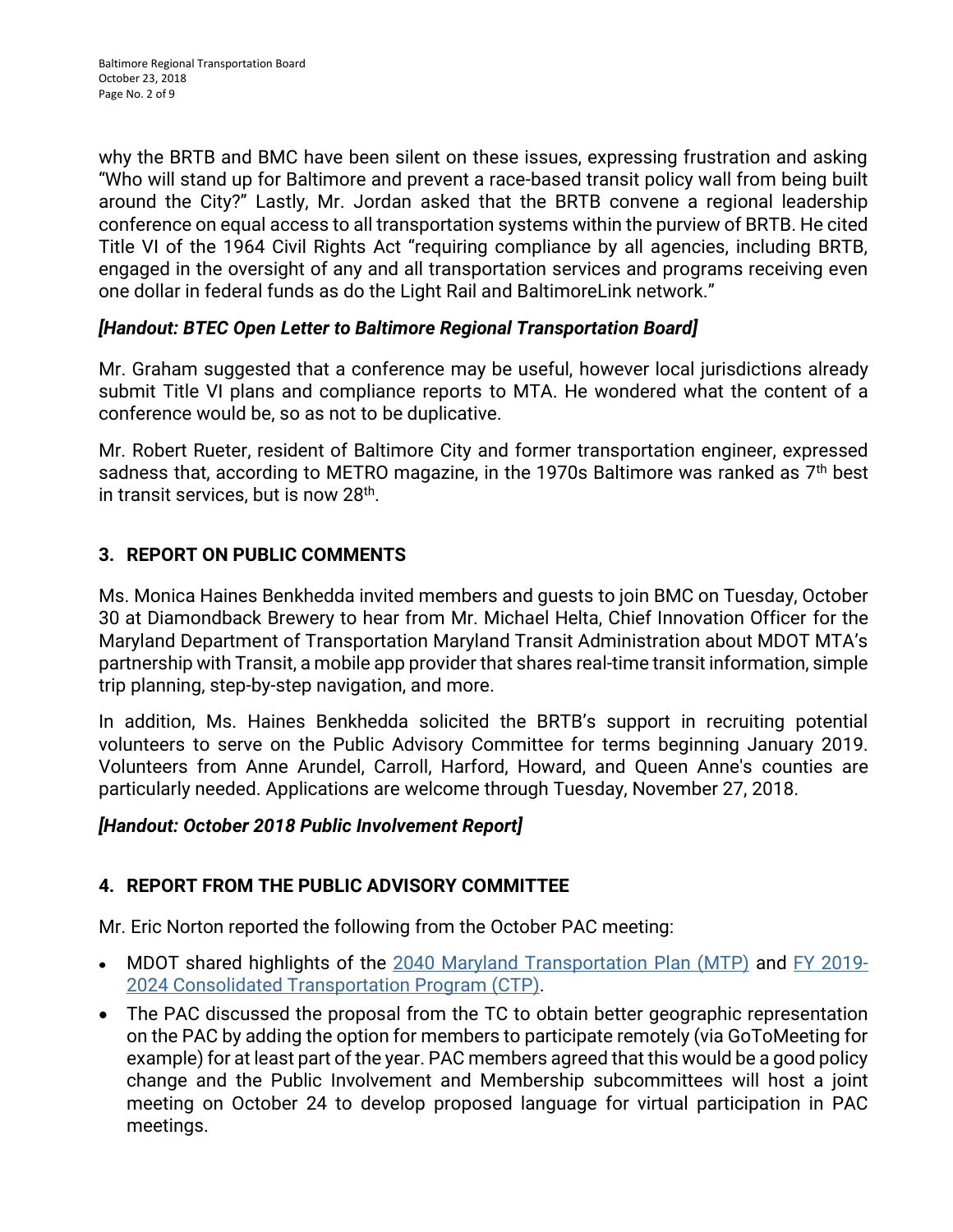Over the last few months, the PAC discussed concerns about recent calls by the public and Anne Arundel County Executive Steve Schuh requesting MDOT close stops at the Ferndale and Linthicum stations, and serve North Linthicum and the Cromwell Station/Dorsey Road terminus only during peak hours. After a lengthy discussion and several changes to the draft, the PAC voted to approve PAC Resolution #2018‐07 Regarding Calls to Close Light Rail Stations.

Ms. Pourciau stated that the BRTB will work with staff to discuss the PAC's comments and determine next steps.

### *[PAC Resolution #2018‐07 Regarding Calls to Close Light Rail Stations]*

## **5. REPORT FROM THE TECHNICAL COMMITTEE**

Mr. Steve Cohoon reported the following from the October Technical Committee meeting:

- BMC provided details on the proposed targets for bridge and pavement performance, as  $\bullet$ noted in resolution 19-10, Adopting System Performance Targets Related to Pavement and Bridge Conditions.
- BMC introduced Resolution 19-11, involving proposed performance targets for travel time  $\bullet$ reliability on the National Highway System. It was noted that MDOT SHA used RITIS data from the University of Maryland's CATT Lab to arrive at the proposed statewide targets.
- BMC shared highlights of the proposed changes to the PAC bylaws. First, the PAC  $\bullet$ recommended adding a subcommittee to reflect the third element of the PAC's regarding equity. The PAC also recommends updates to the nondiscrimination language to be more inclusive. Last, the PAC made some minor updates such as the list of jurisdictions by name. The TC voted support the bylaws with a caveat to address geographic representation by allowing members to attend electronically.
- Harford County introduced details of the proposed TIP amendment. Harford County is  $\bullet$ requesting to adjust construction funds in the 2019-2022 TIP for the Robinson Mill Road Bridge #154 over Broad Creek project. Funds had been budgeted for construction in previous TIPs, but the project was delayed due to difficulties with land acquisition.

## **6. CONSIDERATION OF RESOLUTION #19-10**

Mr. Todd Lang introduced Resolution #19-10 adopting six regional bridge and pavement performance measures, as required by current federal transportation law.

Ms. Eileen Singleton then provided background information for the resolution on proposed regional targets for pavement and bridge performance. Through MAP-21, Congress required FHWA to establish measures to assess performance in 12 areas, including the condition of bridge and pavement assets, on the National Highway System, regardless of owner. There are six target measures related to bridge and pavement performance. The BRTB has the option to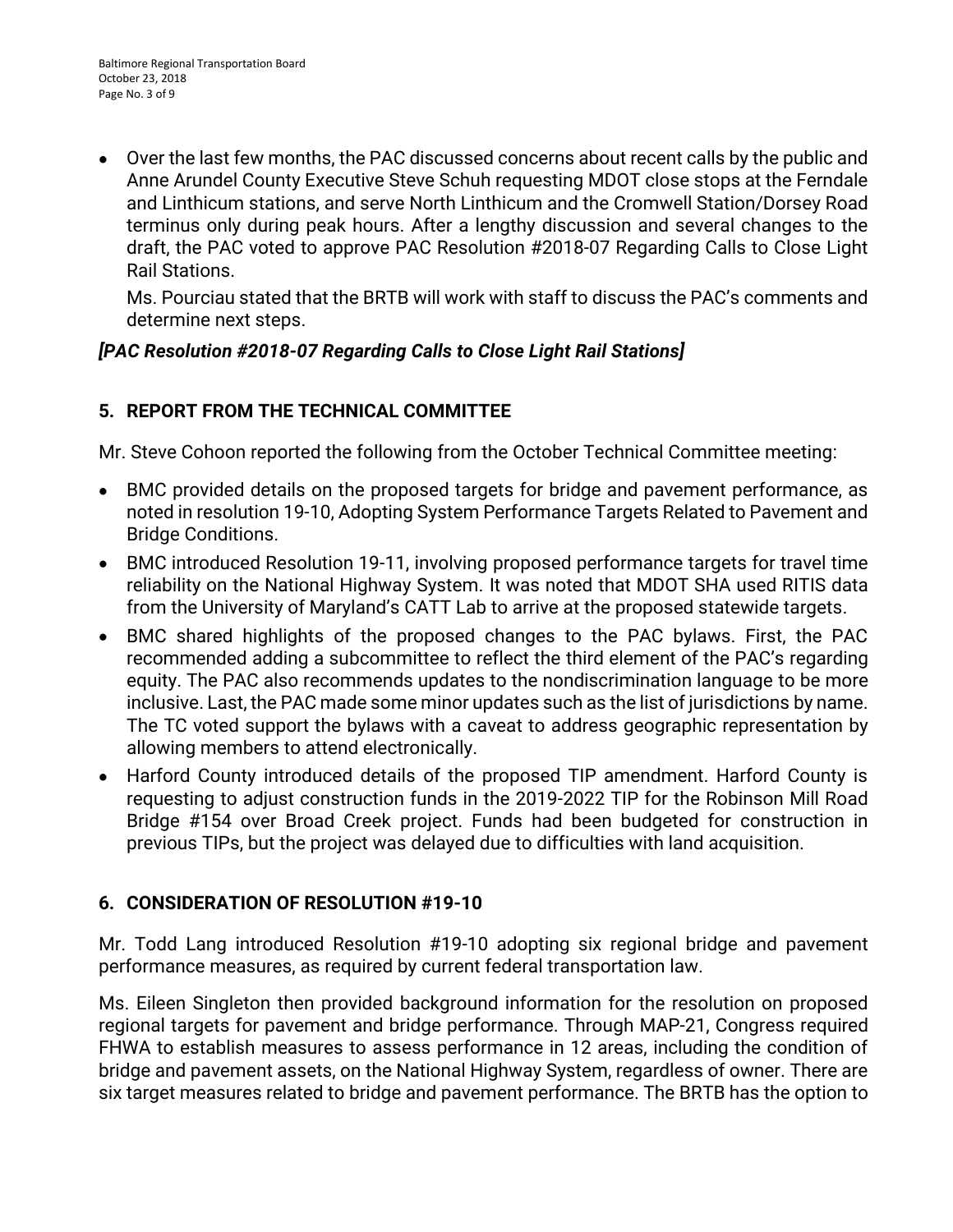support the state targets or establish regional targets. Based on projections of regional bridge and pavement conditions on the NHS, the recommendation is to adopt regional targets.

Following the presentation, there were questions about federal thresholds for bridge and pavement performance. There was also discussion about the difference between targets and goals. The term "targets" as used by FHWA refers to the projected condition of the asset based on currently planned and programmed projects; goals, which are not part of this federal performance regulation, reflect a desired condition of an asset which may necessitate additional resources to meet.

Ms. Pourciau asked for a motion. Mr. Steve Cohoon made a motion that was seconded by Ms. Heather Murphy. Ms. Pourciau asked for any comments. The members requested the resolution add clarification on the thresholds and the BRTB's intent regarding bridge and pavement conditions. An amended motion was made by Mr. Cohoon and seconded by Ms. Eisenberg. The amended resolution and will be shared with the Executive Committee for review before the Chair signs.

#### *[PowerPoint: Resolution on Proposed Regional Targets for Pavement and Bridge Performance]*

#### **7. CONSIDERATION OF RESOLUTION #19-11**

Mr. Lang introduced Resolution #19-11 adopting three regional travel time reliability performance measures, as required by current federal transportation law.

Ms. Regina Aris provided background information for the resolution on the three targets proposed for travel time reliability. Two measures for on travel reliability on and off of the Interstate System and a third focuses of truck travel time reliability. The base year reflects congestion, crashes, weather and work zones. The two target years of 2019 and 2021 are based on an understanding of programmed capacity and ITS-related projects. The TC supported the recommendation to support the state targets for reliability. There were several questions and staff agreed to provide a map and to identify the scaling used for truck travel time.

Ms. Pourciau asked for a motion. Ms. Nash made a motion that was seconded by ???. The motion passed. The amended resolution and will be shared with the Executive Committee for review before the Chair signs.

*[PowerPoint: Resolution on Proposed Regional Targets for Travel Time Reliability Performance]*

#### **8. CONSIDERATION OF RESOLUTION #19-12**

Mr. Lang introduced Resolution #19-12. Harford County is requesting to update construction funds in the FY 2019-2022 TIP for Robinson Mill Road Bridge #154 over Broad Creek. Funds had been budgeted for construction in previous TIPs, but the project was delayed due to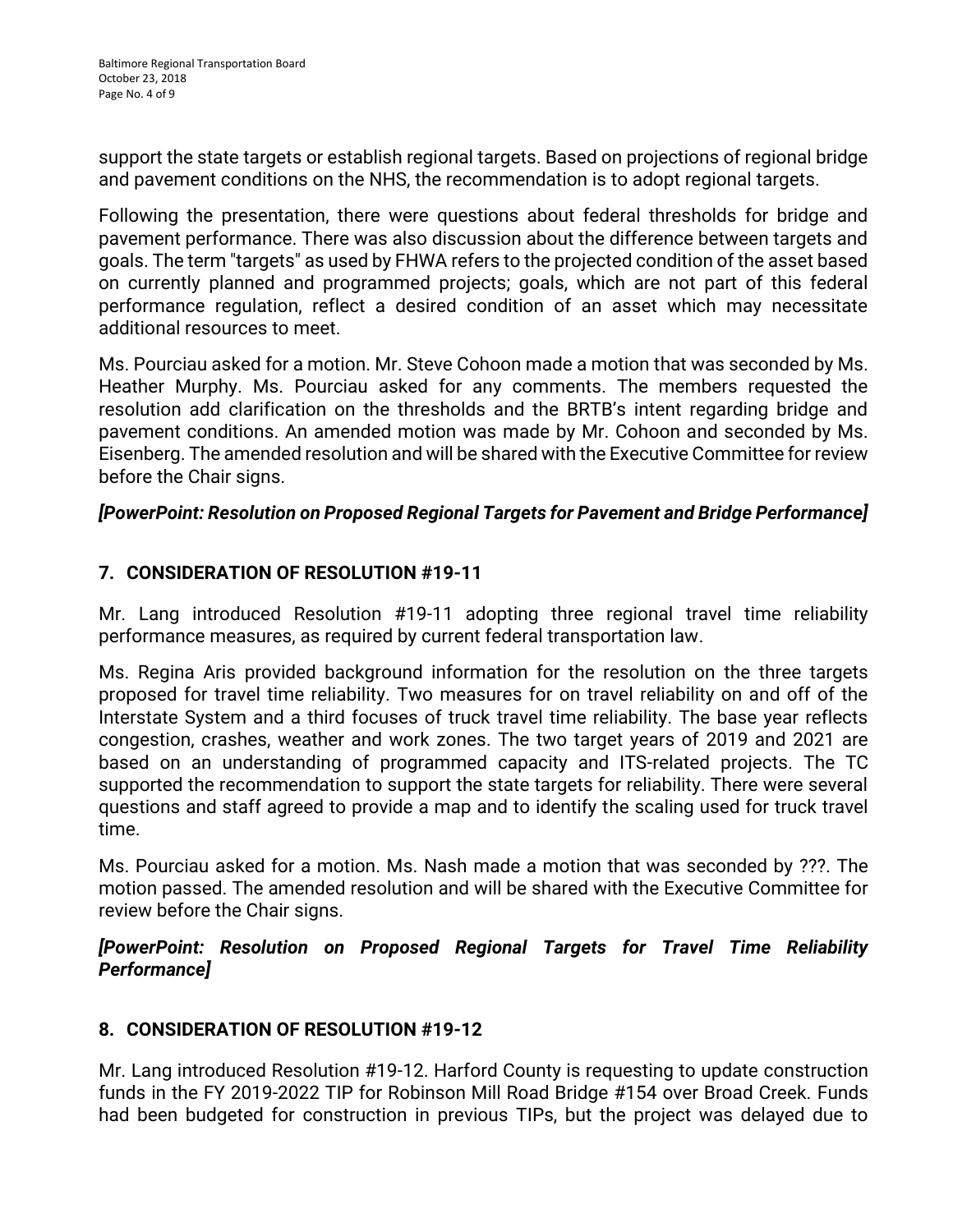difficulties with land acquisition. The TC recommended sending the resolution to the BRTB as presented.

Mr. Carlos Smith, Harford County DPW, introduced details of the proposed TIP amendment to the committee. The bridge was closed to through traffic in March 2017 due to its deteriorating condition and requires a full replacement. The new bridge width of 22 feet will match that of the approach roadway. It will be realigned along with a portion of the approach roadway to improve Broad Creek's stream flow and to minimize property impacts. Construction funds include federal Surface Transportation Block Grant Program funds in the amount of \$1.185 million along with \$380,000 in county match.

Ms. Lynda Eisenberg, vice chair, asked for a motion. Ms. Nash made a motion to move Resolution #19-12 and Mr. Clive Graham seconded the motion. Ms. Eisenberg asked if there was any discussion by the members and then by the audience. Ms. Eisenberg asked for a vote and Resolution #19-12 was passed unanimously.

#### *[PowerPoint: Robinson Mill Road Bridge TIP Amendment]*

### **9. STATUS REPORT ON REINVEST MARYLAND 2.0**

Mr. Michael Bayer, MDP, presented on Reinvest Maryland 2.0 known as - A Guide to Accelerating Infill, Redevelopment and Community Revitalization. [Reinvest Maryland](https://apps.planning.maryland.gov/reinvestmd/)  represents an opportunity for all levels of government to work together, strengthen collaborative efforts to support revitalization and reinvestment, and to engage stakeholders of all types in the effort to rebuild communities and improve quality of life.

A product of the effort is a unique [website](https://apps.planning.maryland.gov/reinvestmd/) that provides a "toolkit" designed to encourage and ensure local communities to consider redevelopment projects in partnership with the private sector that are supported by public programs and resources. The new website is ESRI-based and is meant to be a living document as opposed to a static report. The website contains many examples of case studies from around the state and also lists grant opportunities.

For in depth information, Mr. Bayer encouraged members to attend an upcoming conference or reach out to his office.

## **10. OTHER BUSINESS**

Ms. Murphy distributed copies of the draft 2040 Maryland Transportation Plan. The plan has been 1 <sup>1</sup>/<sub>2</sub> years in the making and is now out for public comment through November 15. Additionally, MDOT has released 2040 Maryland Bicycle and Pedestrian Master Plan 2019 Update. This document is required to be provided to the Maryland General Assembly (the third Wednesday in January) at the same time as the Maryland Transportation Plan.

### *[Handout: Draft 2040 Maryland Transportation Plan, Flyer for draft 2040 Maryland Transportation Plan]*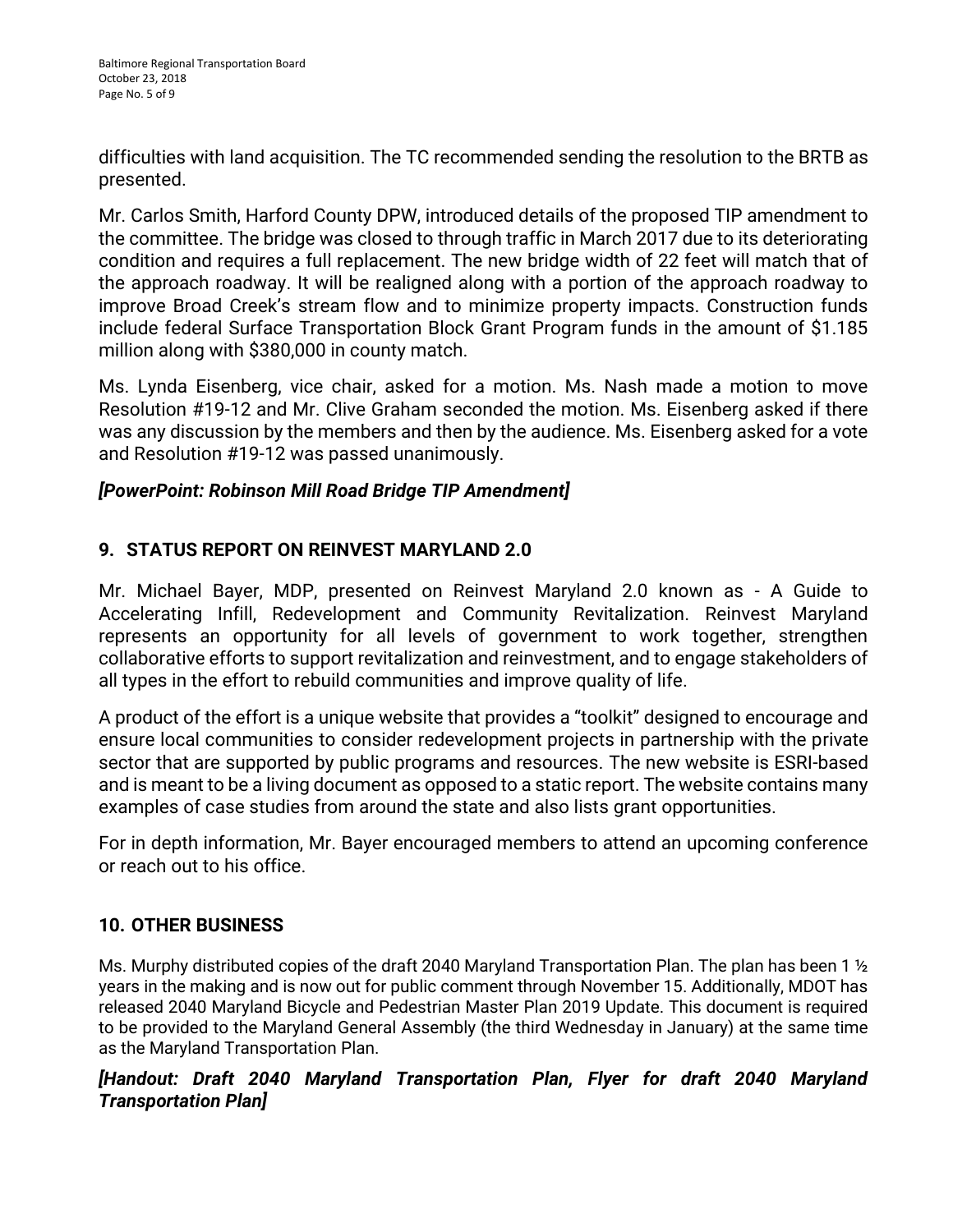Mr. Lang requested members to review proposed dates for BRTB meetings in 2019. Additionally, it was confirmed that the next two meetings will take place on November 27 and December 18, 2019.

#### *[Handout: Proposed 2019 BRTB Meeting Dates]*

The meeting adjourned at 11:02 A.M.

#### **ATTENDANCE**

#### *Members*

Laurie Brown, (for Holly Arnold) Maryland Transit Administration Alexandra Brun, (for Tad Aburn) Maryland Department of the Environment Greg Carski, Baltimore County Department of Public Works Steve Cohoon, Queen Anne's County Department of Public Works Lynda Eisenberg, Carroll County Department of Planning Clive Graham, Howard County Office of Transportation Heather Murphy, Maryland Department of Transportation (MDOT), OPCP Sally Nash, City of Annapolis, Department of Planning Michelle Pourciau, Baltimore City Department of Transportation Alex Rawls, Harford County Department of planning & Zoning Ramond Robinson, Anne Arundel County, Department of Planning & Zoning Bihui Xu, Maryland Department of Planning (MDP)

#### *Staff and Guests*

Kwame Arhin, Federal Highway Administration, Maryland Division Regina Aris, Baltimore Metropolitan Council (BMC) Charles Baber, BMC Michael Bayer, MDP Cynthia Burch, BMC Tyson Byrne, MDOT Blake Fisher, BMC Monica Haines-Benkhedda, BMC Don Halligan, BMC Victor Henry, BMC Dan Janousek, MDOT Samuel Jordan, Baltimore Transit Equity Coalition (President) Zach Kaufman, BMC Mike Kelly, BMC Todd Lang, BMC Eric Norton, Chair, Public Advisory Committee Kevin Racine, Resident of Harford County